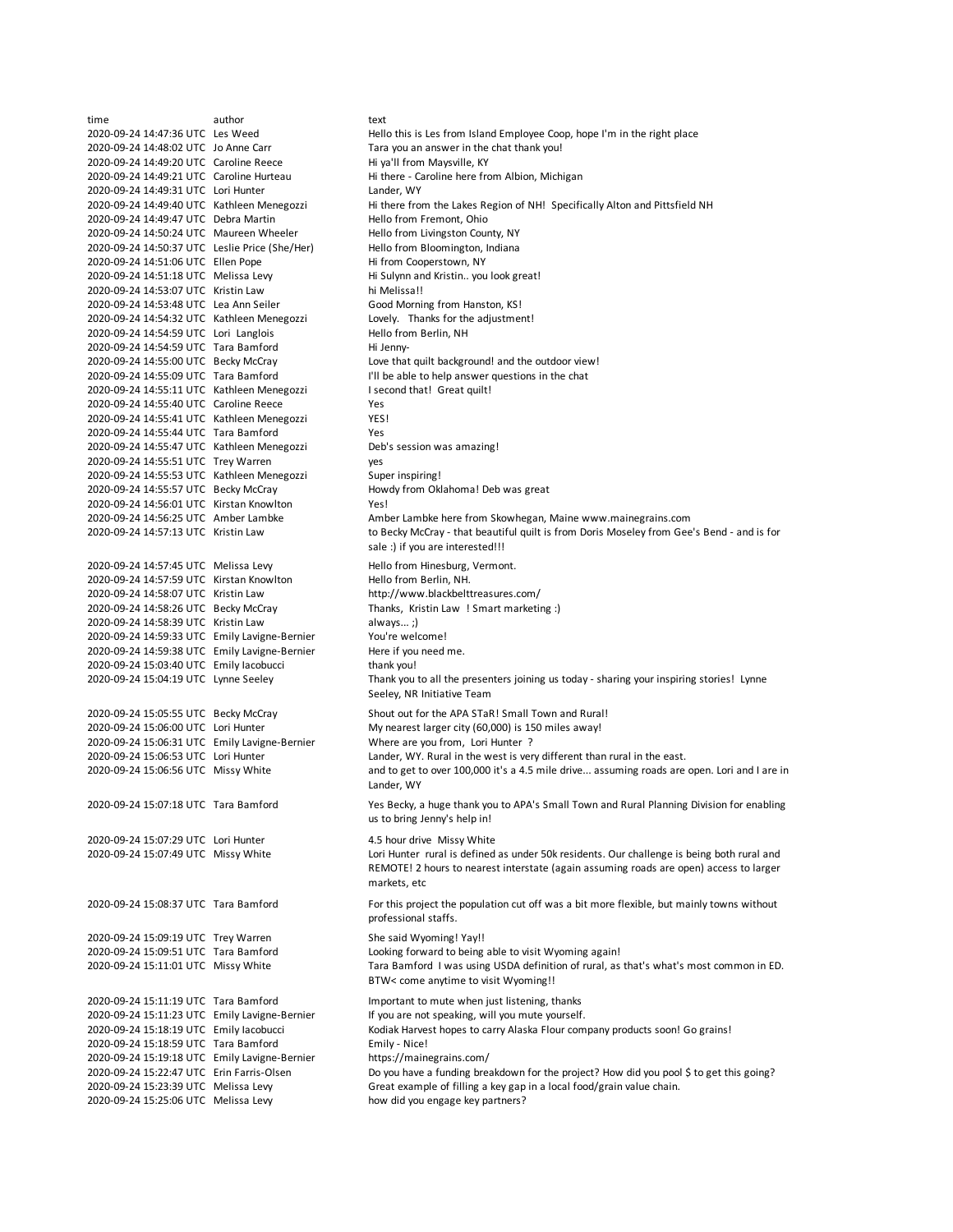| 2020-09-24 15:27:51 UTC Tara Bamford<br>2020-09-24 15:27:55 UTC Kristin Law<br>2020-09-24 15:30:26 UTC Susan Odum                                                                                                                                                                                                                                                                                 |                                                                                                                | Thank you Amber!<br>Amber needs to mute please<br>Hello from rural southern Illinois. Susan Odum. BTW - I noticed that we might have some<br>attendees in the session from Wyoming - I was actually born in Rock Springs. I had the<br>opportunity to return to the community a few years ago to see the place I was born.                                                                                                                                                                                                                                                                                                                                                                                                                                                                                              |
|---------------------------------------------------------------------------------------------------------------------------------------------------------------------------------------------------------------------------------------------------------------------------------------------------------------------------------------------------------------------------------------------------|----------------------------------------------------------------------------------------------------------------|-------------------------------------------------------------------------------------------------------------------------------------------------------------------------------------------------------------------------------------------------------------------------------------------------------------------------------------------------------------------------------------------------------------------------------------------------------------------------------------------------------------------------------------------------------------------------------------------------------------------------------------------------------------------------------------------------------------------------------------------------------------------------------------------------------------------------|
| 2020-09-24 15:30:40 UTC Becky McCray<br>2020-09-24 15:31:22 UTC Jo Anne Carr<br>2020-09-24 15:31:50 UTC Lori Hunter<br>2020-09-24 15:31:53 UTC Missy White<br>2020-09-24 15:31:57 UTC Kirstan Knowlton                                                                                                                                                                                            |                                                                                                                | I love how all these BIG projects started as SMALL tests and experiments!<br>Great to add to our lessons learned.<br>Susan Odum a few of us from Lander.<br>Susan Odum yup, a bunch of us here from Lander. Come visit!<br>Becky McCray Agreed. I think it's so important to remember that all of these amazing<br>programs started a small seed that was planted.                                                                                                                                                                                                                                                                                                                                                                                                                                                      |
| 2020-09-24 15:35:52 UTC Becky McCray                                                                                                                                                                                                                                                                                                                                                              |                                                                                                                | Kirstan Knowlton sometimes we get intimidated by the big results, and think we have to<br>start big or not at all. "Go big or go home" when really, we all have to start small.                                                                                                                                                                                                                                                                                                                                                                                                                                                                                                                                                                                                                                         |
| 2020-09-24 15:36:55 UTC Jo Anne Carr<br>2020-09-24 15:38:16 UTC Lori Hunter<br>2020-09-24 15:38:22 UTC Becky McCray<br>2020-09-24 15:38:30 UTC Susan Chase<br>2020-09-24 15:39:01 UTC Emily Lavigne-Bernier<br>2020-09-24 15:40:15 UTC Tara Bamford<br>2020-09-24 15:40:19 UTC Lori Hunter<br>2020-09-24 15:40:48 UTC Emily lacobucci                                                             | 2020-09-24 15:37:12 UTC Deb Wisniewski (she/her/hers)                                                          | Transporting kids from school to after school has been a stumbling block for us.<br>Becky McCray So true. We have a slogan: start small, start smart, start now.<br>Deb Wisniewski I like that slogan!<br>0000000 that's good, Deb Wisniewski !<br>What streams of funding do you have?<br>Start small. Grow thoughtfully.<br>Thanks Lisa, great advice on resiliency!<br>Jo Anne Carr have you tried senior citizens to help with transport of kids?<br>Amazing growth! This makes me think of an organization in our community called the<br>Kodiak Baptist Mission and Heritage Farm.                                                                                                                                                                                                                                |
|                                                                                                                                                                                                                                                                                                                                                                                                   | 2020-09-24 15:41:50 UTC Deb Wisniewski (she/her/hers)                                                          | Greetings Les from one island to another. We live on Washington Island, a community of<br>700 people year-round, 1/2 hour ferry ride from the main land.                                                                                                                                                                                                                                                                                                                                                                                                                                                                                                                                                                                                                                                                |
| 2020-09-24 15:42:29 UTC Jo Anne Carr<br>2020-09-24 15:42:36 UTC Emily lacobucci                                                                                                                                                                                                                                                                                                                   |                                                                                                                | Lori Hunter yes! Still insurance issues.<br>I almost took a job on Deer Isle about a decade ago. Now I live on an island on the other<br>side of the continent                                                                                                                                                                                                                                                                                                                                                                                                                                                                                                                                                                                                                                                          |
| 2020-09-24 15:43:27 UTC Emily lacobucci<br>2020-09-24 15:43:47 UTC Emily Lavigne-Bernier<br>2020-09-24 15:44:53 UTC Kathleen Menegozzi<br>2020-09-24 15:46:13 UTC Carolyn Salmon<br>2020-09-24 15:48:55 UTC Kathleen Menegozzi<br>2020-09-24 15:49:26 UTC Kathleen Menegozzi<br>2020-09-24 15:50:12 UTC Tara Bamford<br>2020-09-24 15:50:42 UTC Rob Brown<br>2020-09-24 15:50:50 UTC Amber Lambke | 2020-09-24 15:43:00 UTC Deb Wisniewski (she/her/hers)<br>2020-09-24 15:43:35 UTC Deb Wisniewski (she/her/hers) | Emily lacobucci what island?<br>Kodiak Island AK<br>cool!<br>https://www.iecoop.org/<br>I'm really interested in dynamic/democratic governance! I know how challenging it can be.<br>You might look into Sociocracy (dynamic governance) as a model for governance.<br>Les- What kind of training do you offer your worker owners?<br>Thanks Carolyn Salmon! That's actually the model I'm looking into right now.<br>Thank you Les!<br>You're doing great work Les!<br>We are looking into expansion of Maine Grains by developing a multipurpose building next<br>door on a vacant lot. We are looking at concepts from Radical XChange, including<br>'quadratic voting' and high tech digital tools for financial and organizational governance<br>that broadly serve the community. https://www.radicalxchange.org/ |
| 2020-09-24 15:50:57 UTC Les Weed<br>2020-09-24 15:51:19 UTC Emily lacobucci<br>2020-09-24 15:54:20 UTC Becky McCray<br>2020-09-24 15:57:33 UTC Lori Hunter                                                                                                                                                                                                                                        |                                                                                                                | There is actually a good ending to the story of where we are now<br>Looking forward to hearing it Les!<br>Great re-use of a difficult building!<br>Wyoming Art Drop was created to support WY artists. It is an annual box of 6 pieces from<br>6 artists purchased as a package. Each year there are new artists. We pay artists up front<br>and are working to market it across the country. This model could easily be copied by other<br>states.                                                                                                                                                                                                                                                                                                                                                                     |
| 2020-09-24 15:57:39 UTC Amber Lambke                                                                                                                                                                                                                                                                                                                                                              |                                                                                                                | Such a good point. Sometimes the starting point is learning to say out loud what we are<br>GOOD at, what we CAN do, and what we HAVE- changing the language used to talk about<br>ourselves.                                                                                                                                                                                                                                                                                                                                                                                                                                                                                                                                                                                                                            |
| 2020-09-24 15:58:05 UTC Tara Bamford                                                                                                                                                                                                                                                                                                                                                              |                                                                                                                | Great point about not letting negativity become reality. Helping people imagine a better<br>future is often the biggest challenge.                                                                                                                                                                                                                                                                                                                                                                                                                                                                                                                                                                                                                                                                                      |
| 2020-09-24 15:58:07 UTC Lori Hunter<br>2020-09-24 15:59:03 UTC Emily lacobucci<br>2020-09-24 15:59:07 UTC Melissa Levy                                                                                                                                                                                                                                                                            |                                                                                                                | Amber Lambke yes!<br>Can you please repeat the consultant you worked with on examining your assets?<br>I've had the pleasure of working with these amazing women great work and great<br>impact! This is true creative economy work.                                                                                                                                                                                                                                                                                                                                                                                                                                                                                                                                                                                    |
| 2020-09-24 15:59:53 UTC Jenny Whittaker<br>2020-09-24 16:00:04 UTC Emily lacobucci<br>2020-09-24 16:00:54 UTC Melissa Levy                                                                                                                                                                                                                                                                        |                                                                                                                | https://www.wealthworks.org/<br>thanks!<br>Here is the amazing report that came out of the learning journey to western North<br>Carolina. https://yellowwood.org/assets/resource_library/resource_docs/bbtcac-learning-<br>journey-finalreport.pdf                                                                                                                                                                                                                                                                                                                                                                                                                                                                                                                                                                      |
| 2020-09-24 16:01:59 UTC Becky McCray<br>2020-09-24 16:02:09 UTC Tara Bamford                                                                                                                                                                                                                                                                                                                      |                                                                                                                | Building great connections here!<br>There are so many great ideas packed into each of these examples!                                                                                                                                                                                                                                                                                                                                                                                                                                                                                                                                                                                                                                                                                                                   |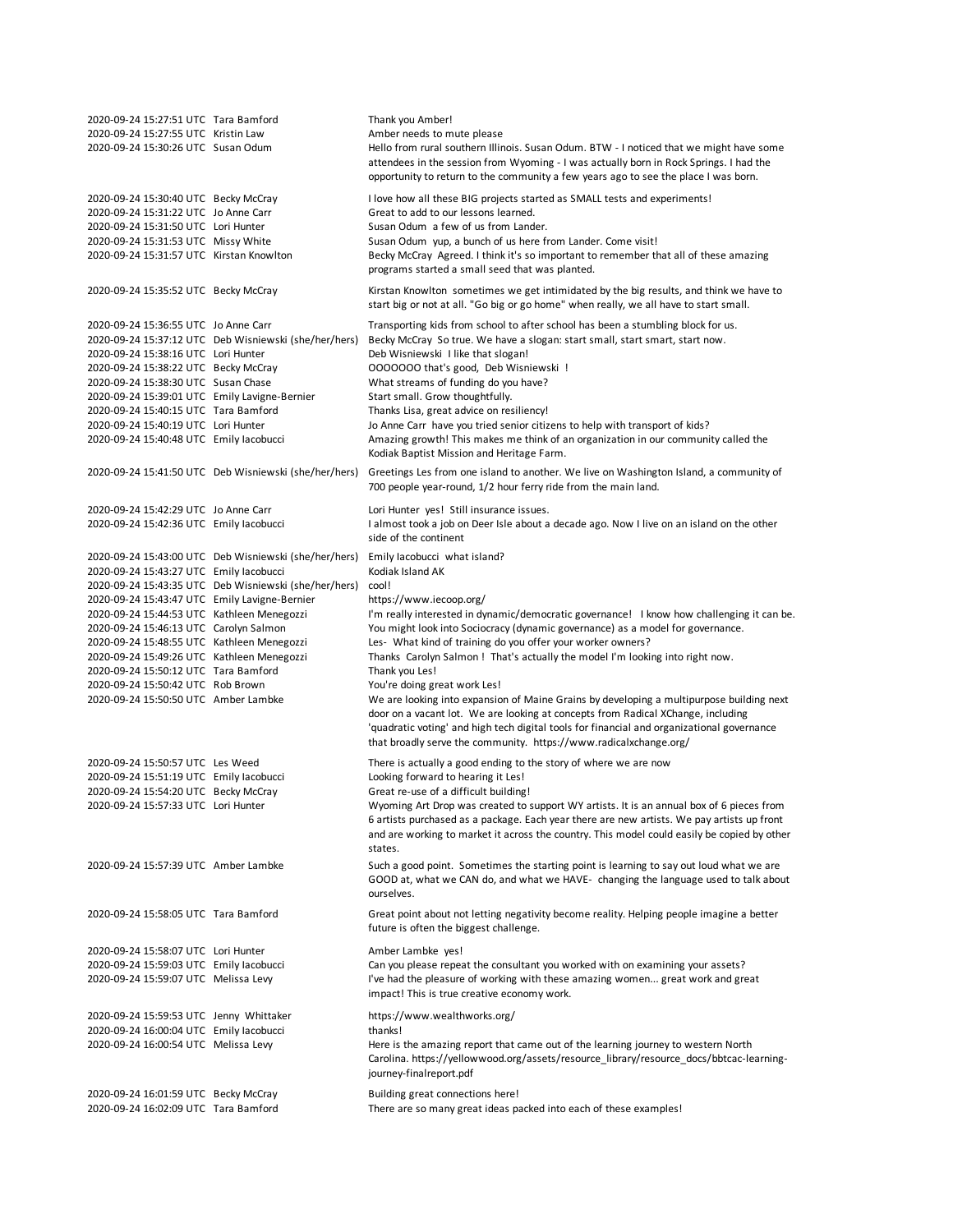2020-09-24 16:03:13 UTC Lori Hunter How far is your advertising reach? What means do you use to advertise/market to tourists? 2020-09-24 16:05:38 UTC Tara Bamford Thank you Sulynn and Kristin! 2020-09-24 16:05:47 UTC Jenny Whittaker 2020-09-24 16:10:02 UTC Melissa Levy 2020-09-24 16:10:34 UTC Kristin Law thank you Melissa! Always our greatest cheerleader <3 2020-09-24 16:10:52 UTC Kristin Law We SO love this!!! 2020-09-24 16:11:25 UTC Marcia Passos-Duffy Is the land co-owned?<br>2020-09-24 16:16:37 UTC Trey Warren What is the name of t What is the name of this village? Sorry late to presentation. 2020-09-24 16:16:40 UTC Erin Farris-Olsen This is making my heart warm :) 2020-09-24 16:17:05 UTC Erin Farris-Olsen #takecareoftheelders 2020-09-24 16:17:11 UTC Lori Hunter Trey Warren Quimper Village in Port Townsend, WA 2020-09-24 16:17:12 UTC Becky McCray Wagon deliveries!! 2020-09-24 16:17:56 UTC Marcia Passos-Duffy What happens when a resident needs care? 2020-09-24 16:19:59 UTC Chris Hulme The realization of a dream community. Wow! Thank you for the great insights 2020-09-24 16:21:31 UTC Becky McCray Manual Awesome! 2020-09-24 16:21:34 UTC Tara Bamford 2020-09-24 16:21:35 UTC Trey Warren hand clap emoji 2020-09-24 16:22:14 UTC Emily Iacobucci https://www.instagram.com/kodiakharvest/?hl=en 2020-09-24 16:23:17 UTC Trey Warren following on IG 2020-09-24 16:24:57 UTC Charles Cooper ditto 2020-09-24 16:28:13 UTC Carolyn Salmon 2020-09-24 16:28:18 UTC Jo Anne Carr thats crazy food supply chain 2020-09-24 16:31:34 UTC Melissa Levy 2020-09-24 16:31:46 UTC Cynthia Cutting 2020-09-24 16:35:13 UTC Emily Iacobucci https://kodiak-harvest-cooperative.square.site/ 2020-09-24 16:35:59 UTC Becky McCray "Just try it out" YES YES 2020-09-24 16:38:09 UTC Kristin Law 2020-09-24 16:38:35 UTC Mary Ellen Nose Has anyone tried using High Tunnels for longer time to have produce? 2020-09-24 16:39:14 UTC Jenny Whittaker https://nne.planning.org/knowledge/new-ruralism/ Thanks Emily! Wow, amazing how much you've accomplished already! 2020-09-24 16:39:31 UTC Jenny Whittaker 2020-09-24 16:40:49 UTC Becky McCray Terrific stories and wonderful conversations together! If we are not cut off at 12:45 please feel free to continue. The next Main Street session will start at 1pm. 2020-09-24 16:41:17 UTC Emily Iacobucci 2020-09-24 16:41:54 UTC Amber Lambke 2020-09-24 16:41:55 UTC Lynne Seeley 2020-09-24 16:42:47 UTC Tara Bamford 2020-09-24 16:43:49 UTC Jenny Whittaker 2020-09-24 16:44:39 UTC Kathleen Menegozzi Thanks Les! 2020-09-24 16:44:48 UTC Kristin Law 2020-09-24 16:44:52 UTC Emily Iacobucci That great advice about educational opportunities for worker owned businesses 2020-09-24 16:45:18 UTC Tara Bamford Also a big thanks to Radically Rural, Jo Anne and Jenny for making this happen! 2020-09-24 16:46:13 UTC Emily Lavigne-Bernier I'm looking forward to hearing from our attendees with suggestions to add to our collection of case studies. Yes, if you have a story to share that you think would be a good addition to our case study library, please reach out to use, specifically to Tara Bamford - tebamford@gmail.com our funding has come from many sources, including federal funds, arts organizations (grants), private foundations, and guild memberships Yes thank you to all! What a wonderful session. Thank you panelists for joining us from all over. What inspiring stories! Thank you Carolyn, nice model for our futures! I esp. like the consensus approach as community building. Quimper Village is legally a condominium, so each member household owns from from the dry wall in of their home and 1/28th of all common property. Great example of filling a gap in the local food value chain and filling demand for local food and seafood. Wow! what a great program! My son lives in Homer, AK and found out when COVID hit how fragile the food supply chain is for Alaska. Social Media is a significant connection for BBTCAC, for education, tourism, and economic opportunities. It links us to other resources like website and other publicity. https://www.smithsonianmag.com/arts-culture/fabric-of-their-lives-132757004/ -Gees Bend Quilters Success story about Black Belt Treasures. https://www.wealthworks.org/successstories/black-belt-arts-and-crafts Mary Ellen Nose We have approx 112 hooph houses and high tunnels on the island, not all are in use. At our Ag meeting last night we had 2 producers reports they will try out fall/winter palnting this winter. Many convert their hoop houses to animal oens in the winter (pigs and chickens) Funding- we raised money every which way to launch Maine Grains! Successful Kickstarter, Slow Money Maine, community development finance institutions, local banks, private loans, even grants- which flowed through our partners at non-profit economic development corporations. So inspiring, each story. So wonderful to hear and focus on feel good news these days. Thank you ALL for your visions, and commitment to your communities! https://www.dropbox.com/s/9xbico04knvsogr/LESSONS%20IN%20NEW%20RURALISM%20 Fall%202020.pdf?dl=0